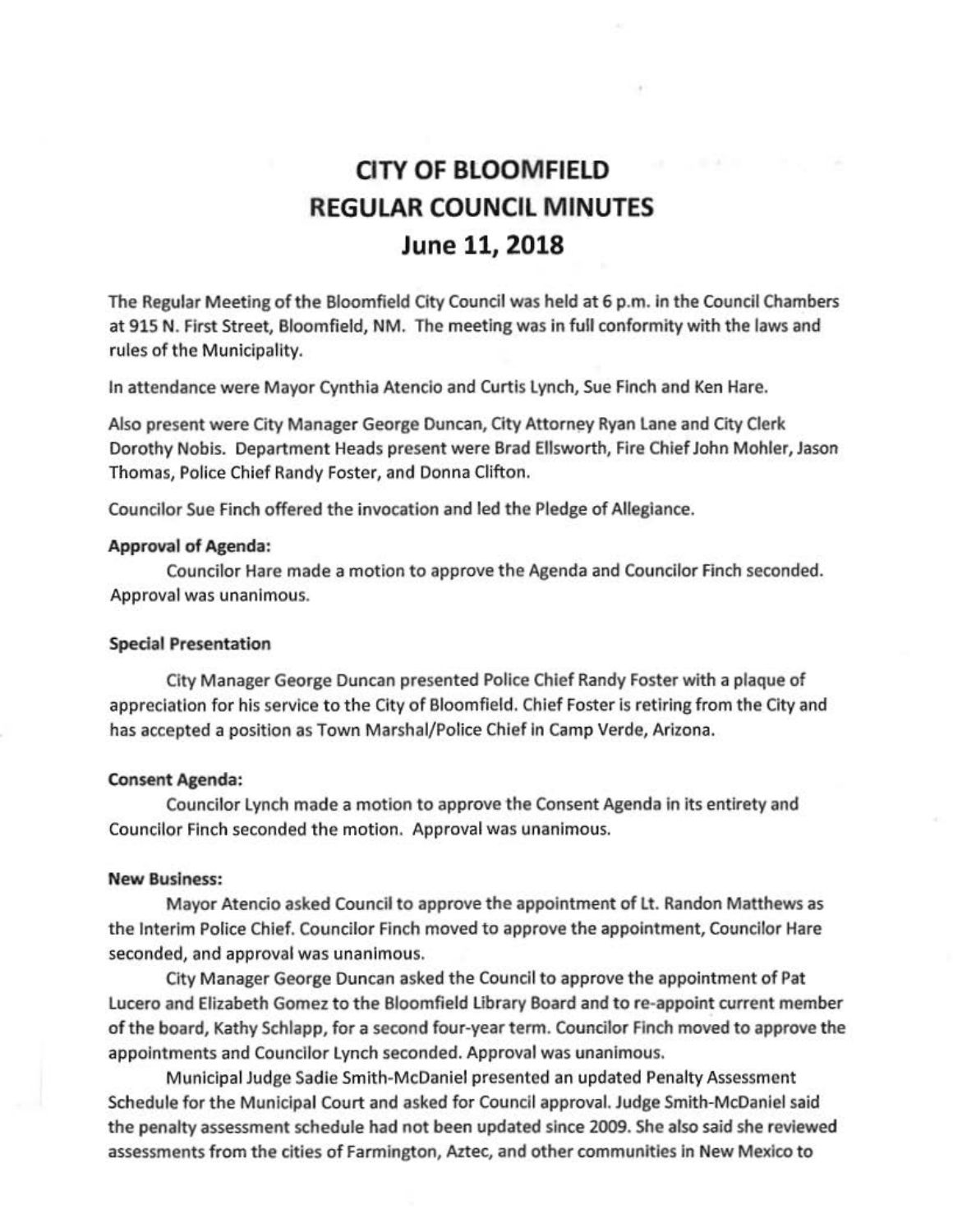ensure the City of Bloomfield's updated penalty assessment is in line with other similar communities. Judge Smith-McDaniel also said she checked New Mexico statutes to ensure the city's schedule meets state requirements. The schedule includes a base fine and court costs, with the total fine due upon a plea of guilty or a verdict of guilty at a trial. The Judge said \$29 of penalties received goes to the state to cover supplies, and the rest of the money collected goes into the city's general fund. Those who cannot pay the total penalty will be offered several options for payment, including a 30-day payment plan, community service in lieu of payment or a donation to a charity. Court costs will have to be paid, however, no matter how the payment plan is agreed upon. Councilor Hare moved to approve the penalty assessment schedule and Councilor Finch seconded. Approval was unanimous.

City Manager George Duncan introduced Ronald Poor, the general manager of WCA, which is contracted by the city to collect trash. Mr. Poor requested council approval of a 3.1 percent increase on trash pickup, stating that an increase is automatic every two years, according to the contract. Mr. Poor addressed several concerns from the council, Including WCA's handling of citizen complaints and the importance of maintaining a regular trash pick-up schedule (and when that schedule is changed, to inform the city). City Manager Duncan said Mr. Poor has been very responsive when the city calls for assistance. Councilor Hare moved to approve the price increase with WCA and Councilor Finch seconded. Approval was unanimous.

#### UNFINISHED BUSINESS:

There was no unfinished business to be discussed.

#### Department and Public Input:

Janet Mackey, president of the Bloomfield Chamber of Commerce Board of Directors, Invited the council and the public to attend the chamber's San Juan River Balloon Rally, scheduled for June 15-17 at the city's soccer fields. Nineteen balloons are expected to lift off at 6:30 a.m. June 15, 16, and 17, and a balloon glow is planned for the evening of the 16<sup>th</sup>.

Sgt. Josh Calder of the Bloomfield Police Department informed the council that the Police Athletic League (PAL) will host the annual Junior Police Academy June 18-22. Sgt. Calder said about 30 kids are expected to participate in the academy, which will be held at the Bloomfield Police Department from 7 a.m.-4 p.m. Monday through Friday. The academy is open to kids from 8-16. Participants must complete and submit an application, which Includes references from the applicant's school and church.

Fire Chief John Mohler gave the council an update on the upcoming Fifth of July Fireworks Display. Chief Mohler said that, because of the extremely dry conditions our area is facing, an alternative location for the fireworks has been secured. The location is on Bureau of Land Management land, next to B Hill, just north of City Hall. Chief Mohler also said the city has contacted AcmePro, which provides the display for the city, to ensure all necessary insurance is in place. He also encouraged the public to be careful with fireworks this year, again because of the drought conditions the area is facing. He reminded everyone that if fireworks someone sets off causes damage to someone else's property, the Individual is responsible for those damages. Municipal Judge Sadie Smith-McDaniel said there is a fine of \$500 and/or 90 days in jail ifthe city's fireworks code is violated.